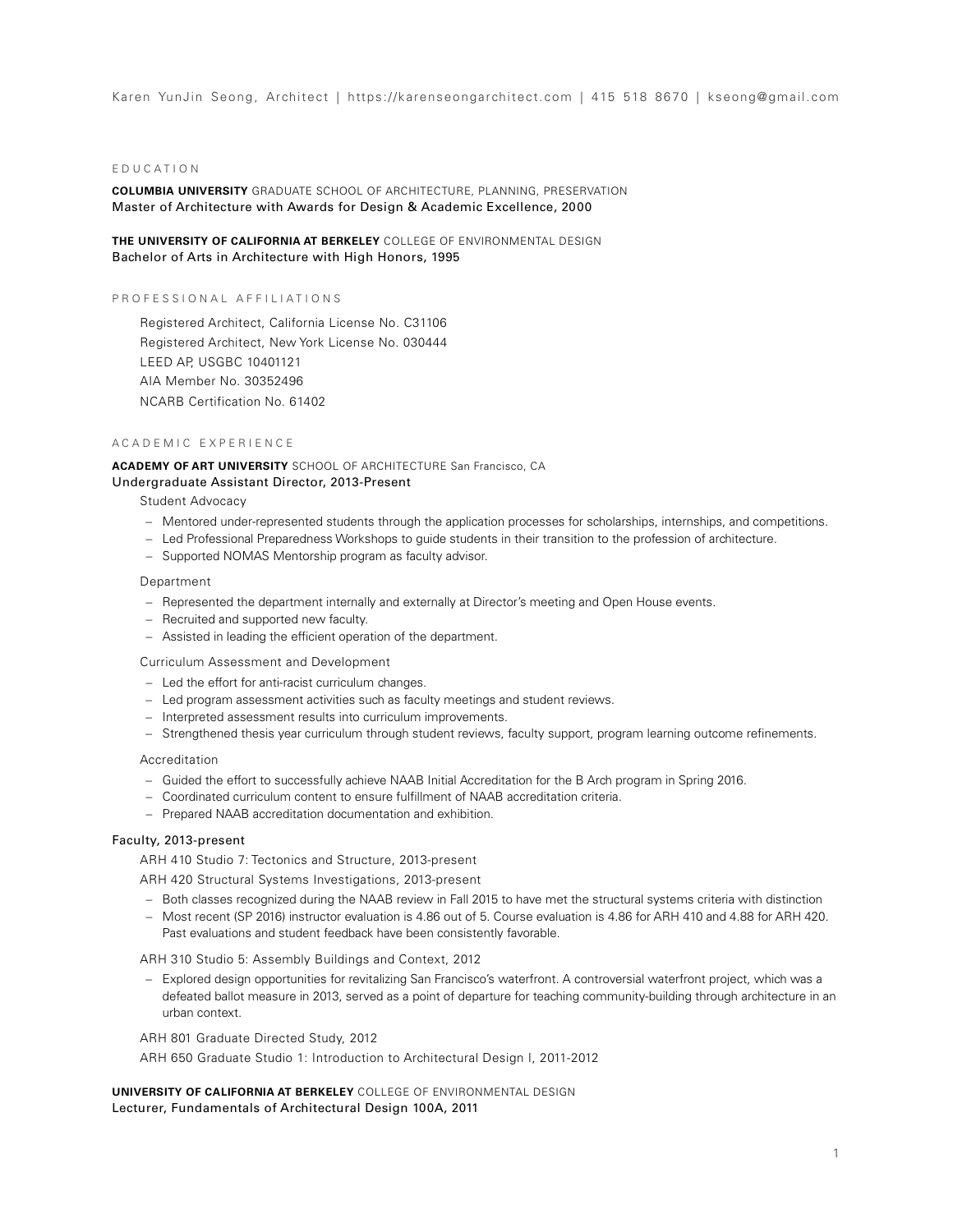− Instructed third year undergraduate students to develop a process-oriented design method. An iterative working method of casting, physical modeling, computer modeling, and mapping was used to investigate the material properties of concrete.

**COLUMBIA UNIVERSITY** GRADUATE SCHOOL OF ARCHITECTURE, PLANNING, PRESERVATION New York, NY

# Teaching Assistant, 1998-2000

Introduction to Architecture Summer Program; Third Year Graduate Studio Coordinator; Woods Auditorium Lectures

### **BARNARD AND COLUMBIA ARCHITECTURE** BARNARD COLLEGE New York, NY

Teaching Assistant, 1999

Architectural Design I

### PROFESSIONAL EXPERIENCE

# **SKIDMORE OWINGS MERRILL, LLP** New York and San Francisco, 2000-2009

#### Associate

Rice University BioScience Research Collaborative, Houston, TX, 2007-2009 (AIA design award 2012)

− Facilitated the implementation of Integrated Project Delivery for a 477,000 sq ft research building to house six research institutions. Program included multi-disciplinary laboratory spaces, a conference center, and retail amenities. In a collaborative spirit, problems were solved with the active participation of the design and the contractor teams. This process enabled the hyper-tracked schedule while also being on track to receive a LEED® Gold rating for Core and Shell construction.

Al Hamra Tower, Kuwait, 2005-2007 (CTBUH Middle East Finalist 2012, AIA design award 2013)

- − Coordinated team efforts from schematic design through construction document for one of the top 10 tallest buildings in the world, the tallest in Kuwait, and the second tallest in the Middle East. The office tower is 70 stories or 400 meters high and has 2 million sq ft of space.
- − Prepared presentations to the Kuwait Fire Department and Building Officials on the typology of a high-rise building which was beyond the scope of local building codes.

National Museum of the United States Army, Fort Belvoir, VA, 2005

− Directed design and engineering teams' efforts, managed schedule and budget for 375,000 sq ft Museum and 125,000 sq ft Museum Support Center on an 85-acre site unified by a network of paths that linked interior and exterior program areas.

Kuwait Police College, Kuwait, 2004-2005

- − Facilitated communication of design intent to joint venture partner firm in Kuwait for preparation of construction documents.
- − 3 million sf police training complex included a 200 bed dormitory, classrooms, conference center, 2 Olympic size swimming pools, and a sports arena.

#### SOM LAB, 2003-2004

- − Glass Manufacturing Research Initiated an R&D relationship with the largest and oldest glass manufacturer in Europe, Saint Gobain. Toured manufacturing facilities in Belgium and Holland.
- − Translucent Concrete Research Promoted SOM as an industry leader in material innovation, while exploring design opportunities in finding expressions for the new material. Initiated collaborative relationships with GE Plastics and Dupont.

#### Ali Al-Sabah Military College, Kuwait, 2003

- − Coordinated team efforts for schematic design of a military college campus for Ministry of Interior of Kuwait.
- − 2 million sq ft campus, comprised of 25 buildings, included 3 cadet dormitories, 2 staff dormitories, an officers' residence, training and academic buildings.

#### Roden Crater Fumarole, Painted Desert, Arizona, 2003

− Developed details and prepared bid documents for artist James Turrell's life-long project of a series of "naked-eye" light observatories carved into an extinct volcano.

300 Madison Avenue, New York, NY, 2000-2003 (NY Construction award 2003)

- − Led the design and documentation of 345,000 sq ft granite, stainless steel, and glass curtain wall from conceptual design through construction administration.
- − 1 million sq ft tower for CIBC's North American Headquarters was 550 ft tall and was located in midtown Manhattan on the corner of Madison Avenue and 42nd Street.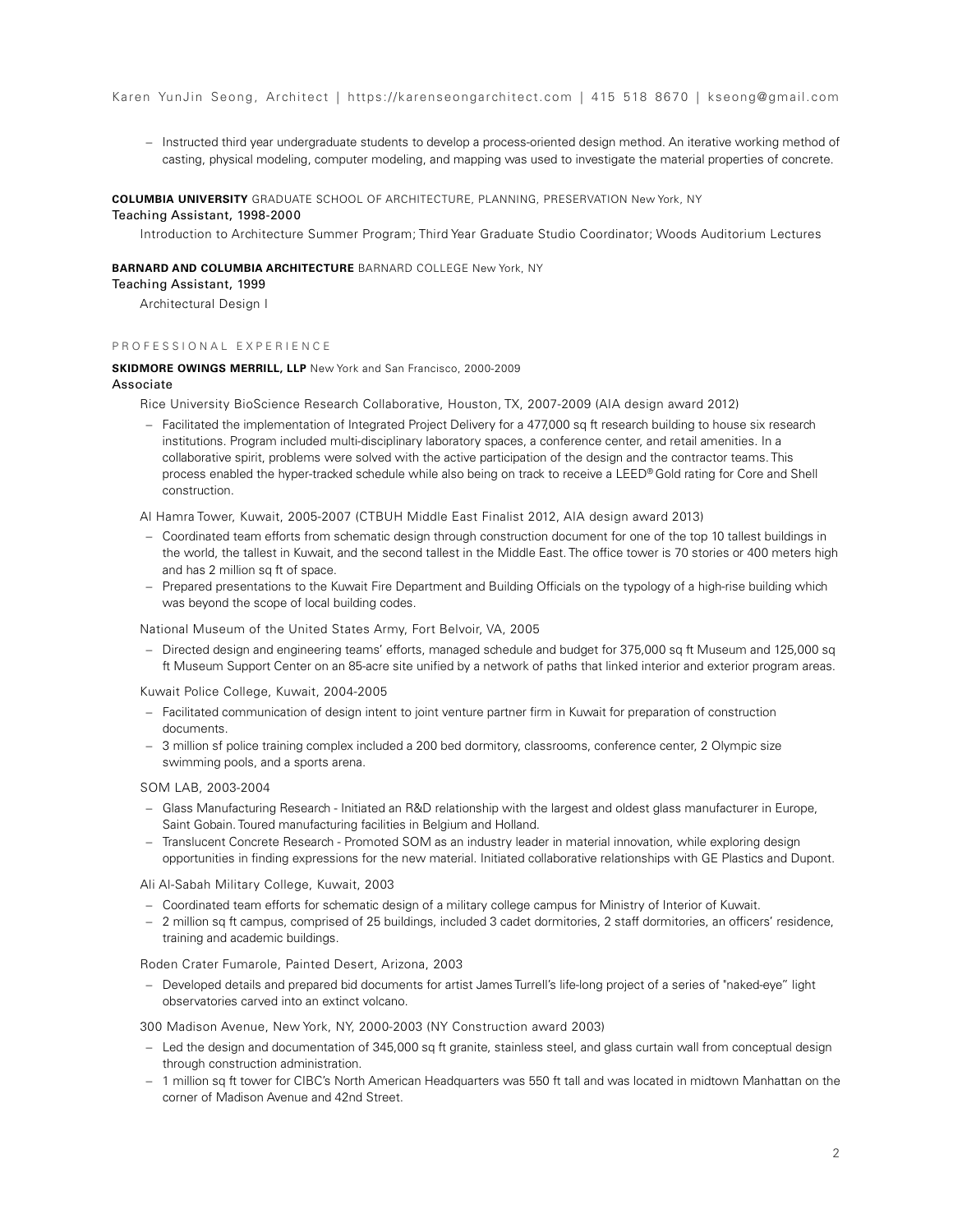Karen YunJin Seong , Architect | https://karenseongarchitect.com | 415 518 8670 | kseong@gmail.com

#### **STAN ALLEN ARCHITECT** New York, NY

### Freelance Designer, 2001

"Design House" Publishing Building, Paju Book City, South Korea

### **R. A. HEINTGES & ASSOCIATES** New York, NY

#### Exterior Envelope Consultant, 1999

Rose Center Planetarium at American Museum of Natural History, New York, NY

# **DES ARCHITECTS + ENGINEERS** Redwood City, CA

# Designer, New Construction, 1997

Sequoia High School Technology Center, Redwood City, CA Redwood Shores Fire Station, Redwood City, CA

### **BARRETT QUESADA ARCHITECTS** San Francisco, CA Designer, Tenant Improvement, 1996-1997

Lucas Arts Entertainment, San Rafael, CA Philips Semiconductor, Sunnyvale, CA Industrial Light + Magic, San Rafael, CA

# AWARDS

Al Hamra Tower, Kuwait, CTBUH Best Tall Building Finalist 2012, AIA Design Award 2013 Rice University BioScience Research Collaborative, Houston, AIA Design Award 2012 300 Madison, NYC, NY Construction Merit Award, 2003

# PUBLICATIONS, LECTURES, AND EXHIBITIONS

"Portfolio Advice from 20 Architects," Athabasca University Global Studio Portfolio Workshop, Dec 2020

"Finding Authenticity in Fake: The Immigrant Experience," Edition Axel Menges, Sep 2020

"Pedagogical Challenges and Prospects: Lessons Learned from 15 years of Teaching Architecture Online," ACSA

Webinar Pivot to Online Learning, Co-Presenter, Aug 2020

"Materiality," ArcCA, Aug 2020

"Studio Culture," Washington State University Workshop, Jul 2020

"Activated Identities Activated Spaces," LinkedIn, Aug 2019

"Spring Show," Student Work Exhibit 2014, 2015, 2016, 2017, 2018, 2019, 2020

"SOM Journal 4," USAFA Chapel Restoration, with SOM, published by Hatje Cantz, 2006

"Enclosures," with SOM, Architectural League of New York, 2001

"Entropia," with Martin Baxi Architects, published by Black Dog, exhibited at Cooper Hewitt Design, 2000 "Abstract," GSAPP Student Work Publication, 1998, 1999, 2000

# CONFERENCES ATTENDED

Woodworks, Nov 2020 NOMA Conference "Spatial Shifts: Reclaiming Our Cities," Oakland, Oct 2020 AIA & ACSA Intersections Symposium, Design for Climate Action, Aug 2020 IHCD: Black Lives Matter in Reframing Inclusive Design, Jul 2020 Design as Protest: National Call, Jun 2020 AIASF & Center for A+D Housing Symposium: Cracking the Code, Jun 2020 Monterey Design Conference, 2013, 2017, 2019 Façade Plus, San Francisco Jul 2013; Los Angeles, Feb 2015, Dec 2016 AIAS Forum AAU Representative, San Francisco, Dec 2015 ACSA, San Francisco, 2013 Greenbuild, San Francisco, 2012 AIA, San Francisco, 2009